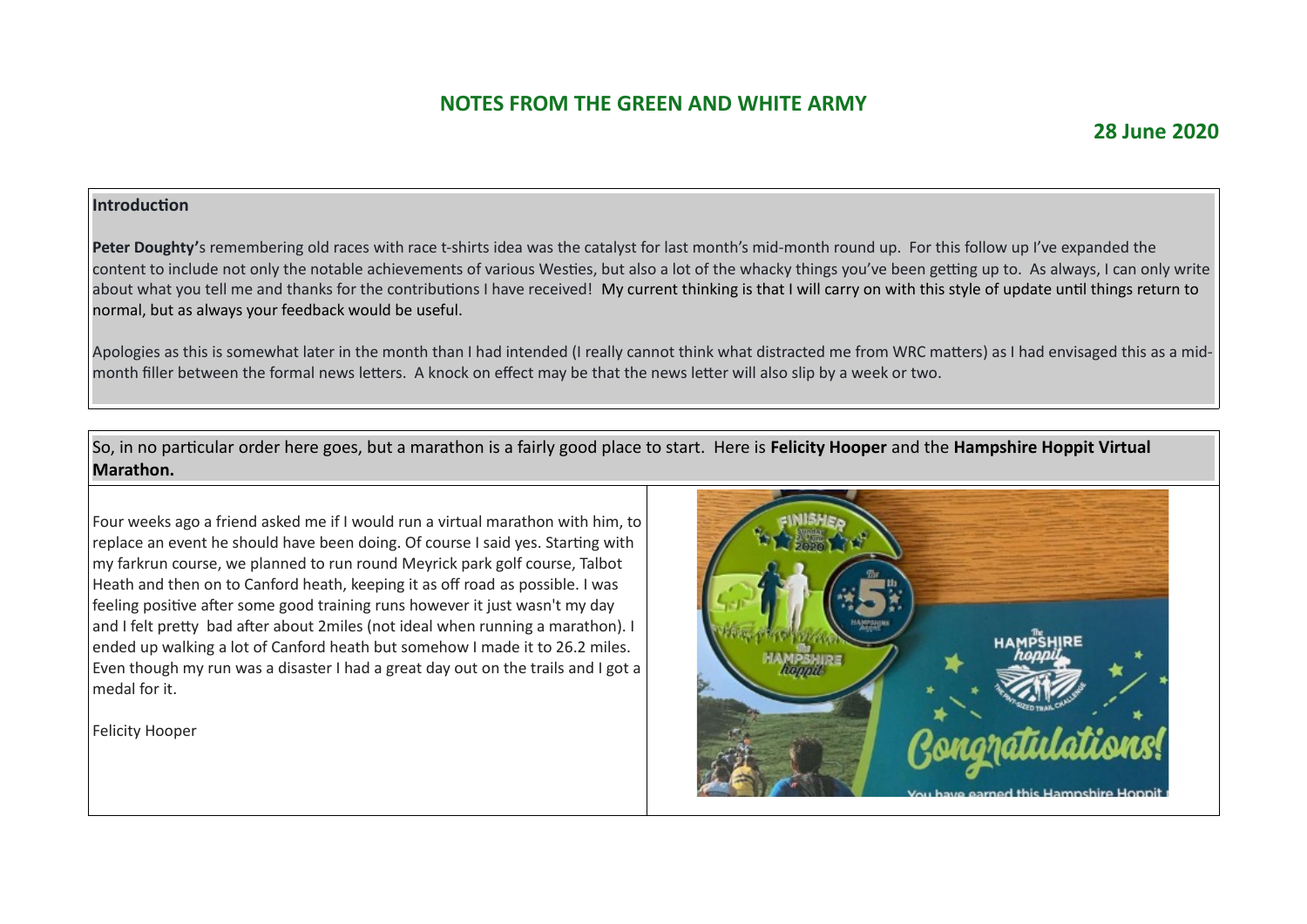### **28 June 2020**

#### The **Goggins 4/4/48 Challenge** had passed me by until I spotted a strange pattern on **Carys Gallagher's** Strava.

As there are not any races coming for the foreseeable, I had to find my own entertainment. I had only heard about David Goggin's 4/4/48 challenge the week before, but I figured that I had the time to have a go during lock down. The rules are easy - you run 4 miles, every 4 hours for 48 hours. I started at 18:00 on the Friday evening and finished the challenge at 14:00 on the Sunday.

I stuck to the rules for the first 24 hours, however at 14:00 on Saturday my running partner had dropped out due to a persistently dodgy knee/hip/ankle/everything (that's how you know he is a true athlete!) so I amended the rules to skip the 2am run on Sunday for two 6 mile runs the next day. This kept the distance over the 48 hours the same, but without running alone in the middle of the night which felt like asking for trouble.

My advice would definitely be to have lots of snacks on hand - I had baked a batch of flapjacks and stocked up on fruit, crackers, sweets and pasta to keep my energy up - and to plan a few four mile routes ahead of time so that you can vary where you are running.

The challenge was really fun and it did feel really good to have accomplished that kind of mileage.

<https://www.youtube.com/watch?v=dos6xiMVPyE> (Goggins explaining the challenge - shame he didn't have time to find a shirt)

Carys Gallagher

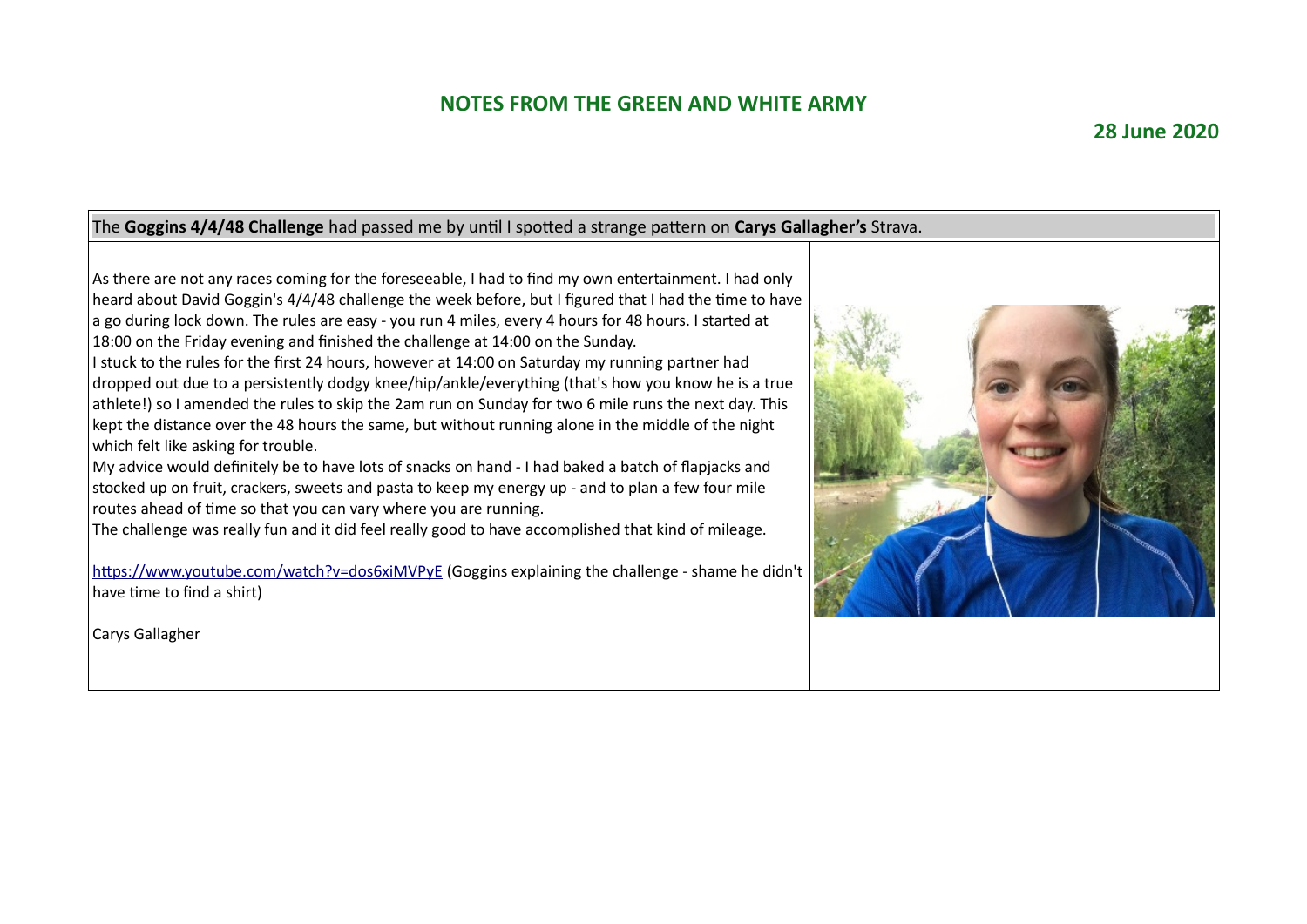#### **28 June 2020**

#### **Lock down Strava Personal bests** from **Judith Coole**

Usually when the summer months come, my running slows dramatically; not in terms of frequency, but definitely in terms of speed. Last year, I had set myself a goad of beating all my PBs at every distance, and with the Copenhagen marathon in the bag, the other long distances also followed. But then the summer came, and I got slower and slower. Beating my 5k and 10k times were an impossibility and I gave up my plan. Roll on to this year, and my marathon training was my focus, with a speedy Wimborne 20m at just under 4 hours setting me up for Paris. Which of course was then cancelled. For a while, I dithered around, thinking what was the point? But then, like a beacon of encouragement, Felicity's farkrun was born, and my competitive streak was unleashed. Week after week I got faster, and soon I realised that my 5k PB was in reach, with longer distances also being cracked, week after week. In the last 8 weeks I have managed the following:

5k was 27:56 now 27:31 5m was 49:22 now 47:34 QM 1:09:20 now 1:06:32 10m 1:47:23 now 1:43:51

This weekend was going to be about attempting my 10k PB, which I was scared to tackle, however, tripping over some leftover lino destined for the tip has meant I've caused some significant muscle/nerve damage to my right arm and shoulder, so that one will have to wait.

But the experience has made me realise the self limiting beliefs that I had held dear: that I couldn't get a PB if it was hot, and I couldn't get a PB if it wasn't in a race were a load of nonsense! All you need to do is believe.

Judith Coole

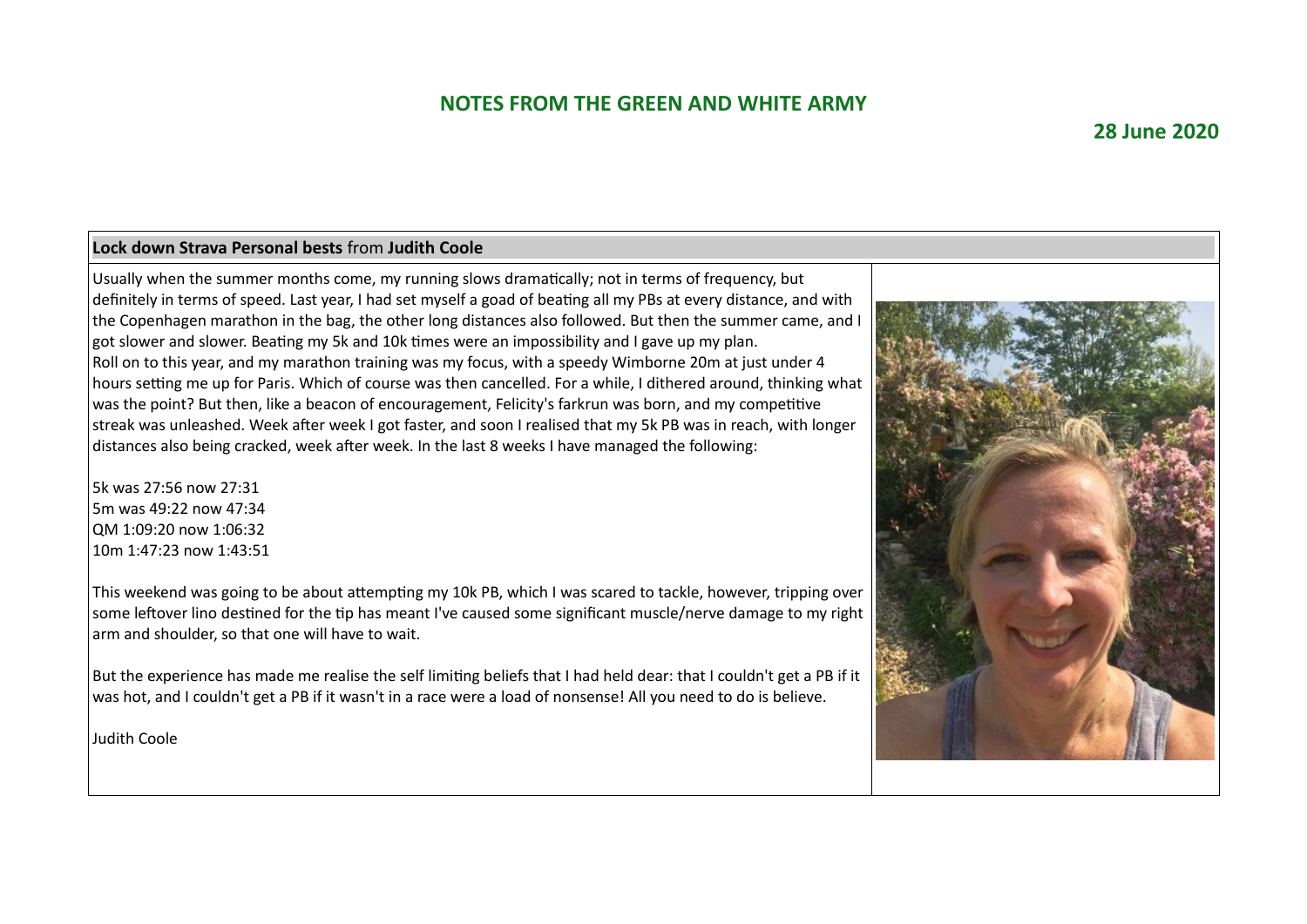#### **28 June 2020**



Testing my memory, a good team performance from Westbourne with Mitch 1st me  $2^{nd}$ , Pete 3rd and Aaron 4th. A tough route with a couple of uphill battles, I seem to remember actually quite enjoying this one and at the time probably my best performance. For the ladies Sarah E', Sandra and my Mum [Tracey] making up 1st 2nd and 3rd. Always mix this one up with round the rock. Both similar routes and testing uphill." A footnote from **Aaron Beaton**; "I remember it well, the first 5k down to the lighthouse lulls you into a false sense of security before the hills kill you.

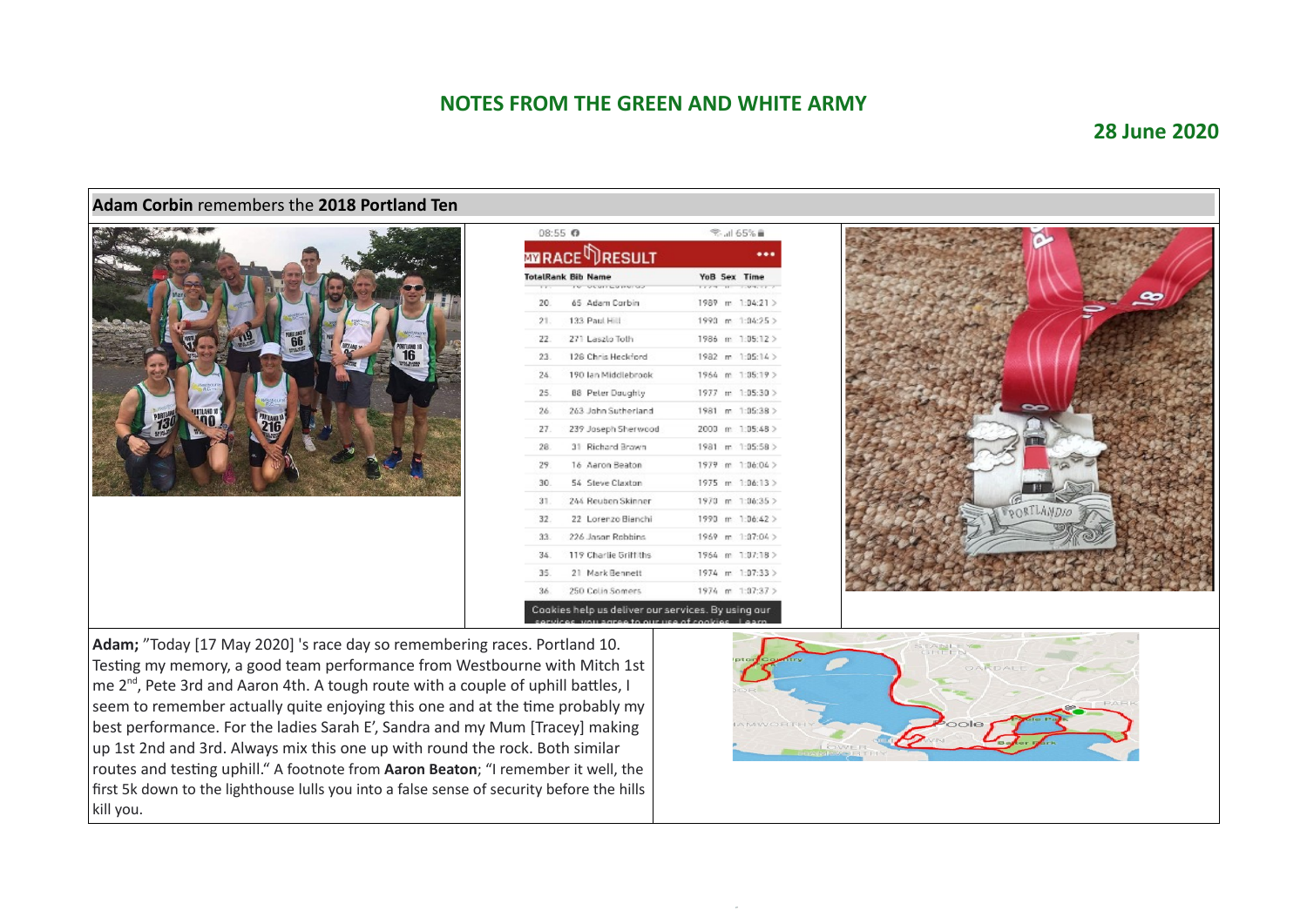### **28 June 2020**

As lock down drags on in its various guises **Felicity Hooper** continues to administer the popular farkrun Saturday morning run and, based on the table as at 27 June, Westbourne are still hanging in there as table toppers.



#### **Weekly Club results**

 $\mathbf{1}$ 

| Club                 | No. of<br>runners | <b>Points for</b><br>most | 3 farkruns | Points for 3 6 farkruns<br>farkruns | Points for 6 12 farkruns Points for<br>farkrun | 12 farkrun | 24 farkruns Points for | 24 farkruns | <b>Total points</b> |
|----------------------|-------------------|---------------------------|------------|-------------------------------------|------------------------------------------------|------------|------------------------|-------------|---------------------|
| Christchurch Runners |                   | runners                   |            |                                     |                                                |            |                        |             |                     |
|                      | 10                |                           |            |                                     |                                                |            |                        |             |                     |
| Westbourne RC        |                   |                           |            |                                     |                                                |            |                        |             |                     |
| Deckchair Dynamos    |                   |                           |            |                                     |                                                |            |                        |             |                     |
| Poole AC             |                   |                           |            |                                     |                                                |            |                        |             |                     |
| Littledown Harriers  |                   |                           |            |                                     |                                                |            |                        |             |                     |

| 1 point per runner    | Number of runners completing farkrun for the club |
|-----------------------|---------------------------------------------------|
| 2 points per runner   | Individual completing three farkruns              |
| 3 points for the club | Club with the most runners                        |
| 4 points per runner   | Individual completing six farkruns                |
| 5 points per runner   | Individual completing twelve farkruns             |
| 6 points per runner   | Individual completing twenty four farkruns        |
|                       |                                                   |

#### Cumulative club results

| Club                 | <b>Total points</b> |
|----------------------|---------------------|
| Westbourne RC        | 338                 |
| Christchurch Runners | 300                 |
| Deckchair Dynamos    | 126                 |
| Poole AC             | я                   |
| Littledown Harriers  | ₫                   |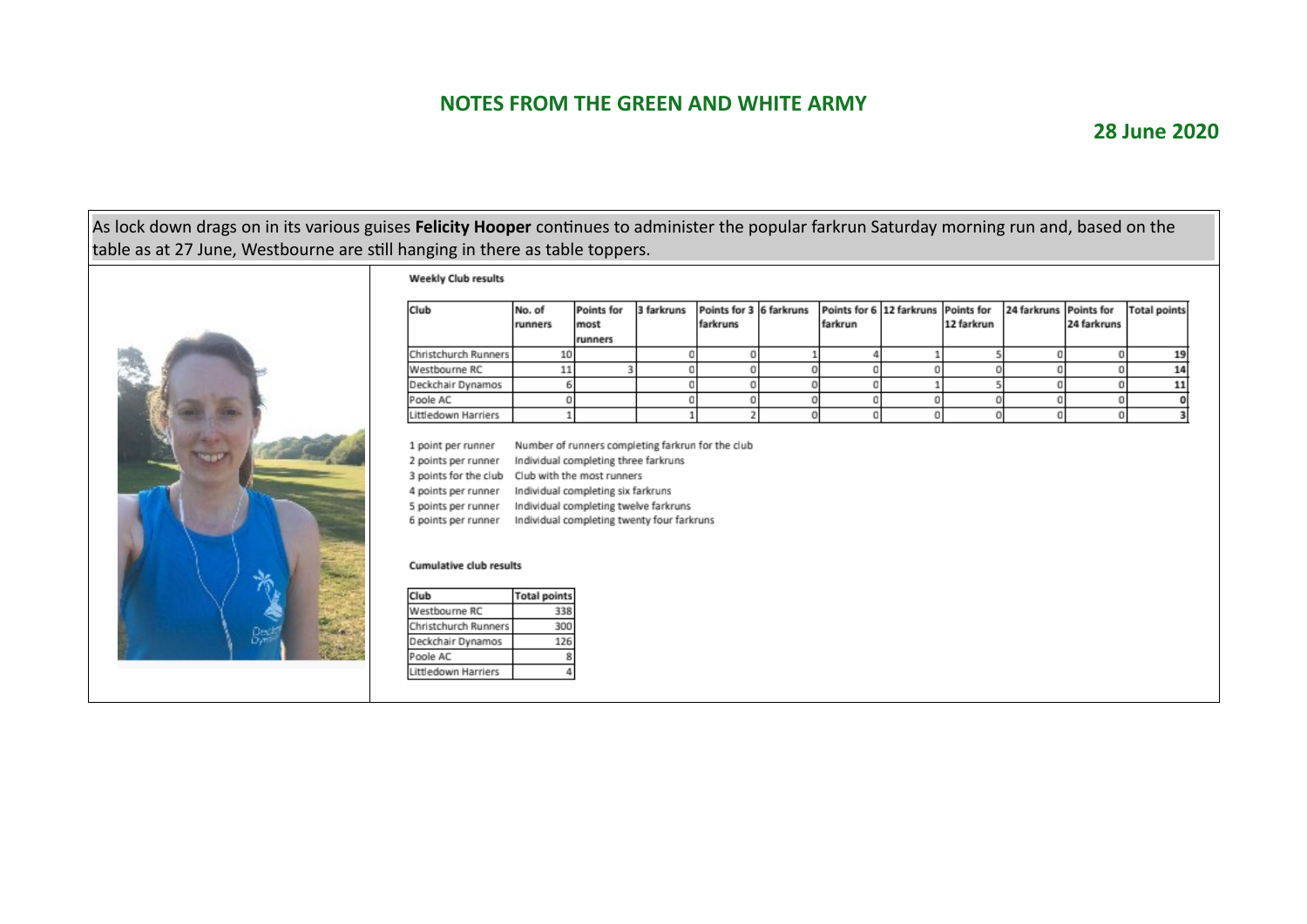$\overline{ }$ 

| We are now on to the fifth iteration of the Time Trial Challenges that Adam Corbin initiated. Thanks to everyone who has contributed a route and<br>well done to everyone who has taken part. See Face Book or your emails for the latest route from Emma Hinchliffe. |       |                                                                                                                                                                                                                |                                                                               |
|-----------------------------------------------------------------------------------------------------------------------------------------------------------------------------------------------------------------------------------------------------------------------|-------|----------------------------------------------------------------------------------------------------------------------------------------------------------------------------------------------------------------|-------------------------------------------------------------------------------|
| Week One - Adam's TT Westbourne Loop                                                                                                                                                                                                                                  |       | Week Two - DCJ's Magical Mystery Tour                                                                                                                                                                          |                                                                               |
| Adam Corbin<br>Darryl Cobin-Jones<br>Peter Doughty<br>Aaron Beaton<br>Felicity Hooper<br><b>Tim Evans</b><br>Judith Coole                                                                                                                                             |       | 28.47 Adam Corbin<br>32.43 Aaron Beaton N Gemma<br>33.14 Darryl Corbin-Jones<br>34.49 David Small<br>38.36 Abbi Saunders<br>39.28 Felicity Hooper<br>52.26 Matt Bishop<br><b>Marcus Harmes</b><br>Judith Coole | 35.25<br>38.25<br>38.28<br>43.09<br>43.30<br>48.03<br>50.04<br>53.40<br>57.44 |
| Week Three - Aaron's Orienteering TT Loop                                                                                                                                                                                                                             |       | Liz Dyble<br>Week Four - Judith's TT Throop Loop                                                                                                                                                               | 59.46                                                                         |
| Adam Corbin<br>Aaron Beaton<br>Richard Colbourne<br>Matt Bishop<br>Felicity Hooper<br>Liz Dyble<br>Judith Coole                                                                                                                                                       | 52.46 | 29.31 Peter Doughty<br>35.00 Aaron Beaton<br>$37.42$ Liz Dyble<br>42.13 Matt Bishop<br>45.32 Judith Coole<br>49.10 David Small                                                                                 | 33.07<br>36.34<br>50.14<br>52.37<br>54.03<br>56.03                            |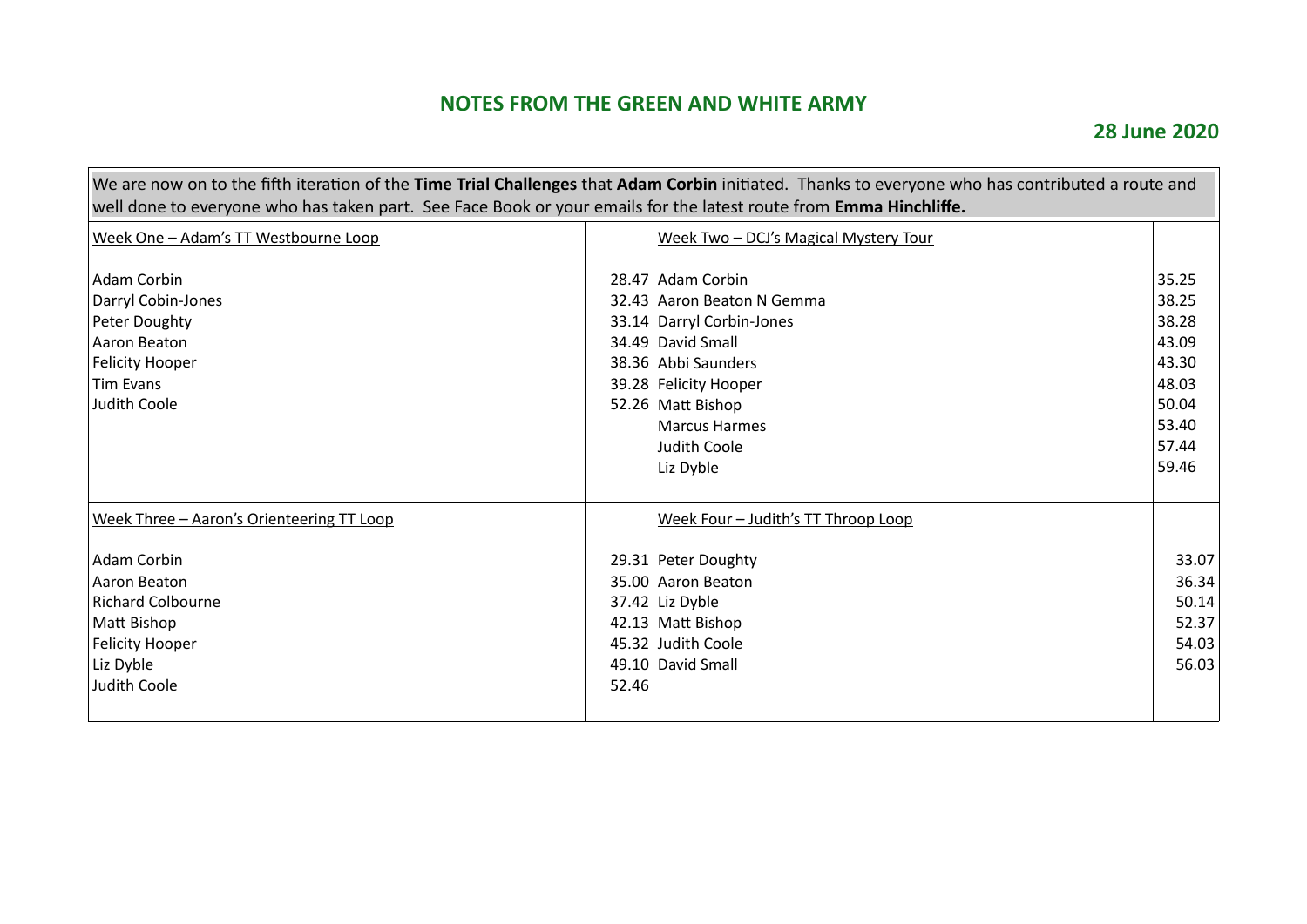#### **28 June 2020**

#### It seems **Maggie Stokes** isn't the sort to let a few race cancellations stop her. Here is Maggie's **FakEgdon Easy 10K** So, Saturday 30th the Egdon Easy was supposed to be held. An evening race over at Weymouth's Lodmoor Country Park. Ironically, I wasn't going to be able to run this race as I had double booked so I was going to offer my number to anyone who wanted it!! Also, as usual I presumed this was a hilly XC race as it was being hosted by the Egdon Heath Harriers and they ALWAYS host off road COVID 19 SNAN races...... So when I eventually looked at the race description (last week) - to my surprise this is what they said.... "The Egdon Easy 10km. It is run mostly on tracks and cycle paths away from traffic and is about as flat as they come. The course comprises one short lap and 2 longer laps around Lodmoor" Soooooo it's a flat course mostly on defined tarmac paths and a little off road all around Lodmoor Country Park!! So, I think to myself - where in Royal Springbourne is there any CDON'T MOVE OR TAKE ANY terrain like that? Didn't have to think very long - right on my doorstep - it may not be a country park but it's a park and it has defined tarmac pathways as well as off road (across the grass!)..............Kings Park! So off I jaunt on Sunday to run my FakEgdon Easy 10k! Thought I'd mix it up a bit and not run the parkrun route but thought I would run the length and breadth of the park OW LONG taking in each entrance - some of the run did take in the parkrun route both clockwise and anticlockwise. It was a very hot run even though I did get out by 0900 - still I enjoyed it and enjoyed running over the whole of the park - here are some photos! My next race should have been the Hampshire Hoppit Half Marathon out at Kingsclere Stables on the Hampshire/Berkshire borders - just to let you know I'm definitely NOT doing a fake Hoppit but I can sing Bright Eyes for you all seeing as the Hoppit runs past Watership Down.

Maggie Stokes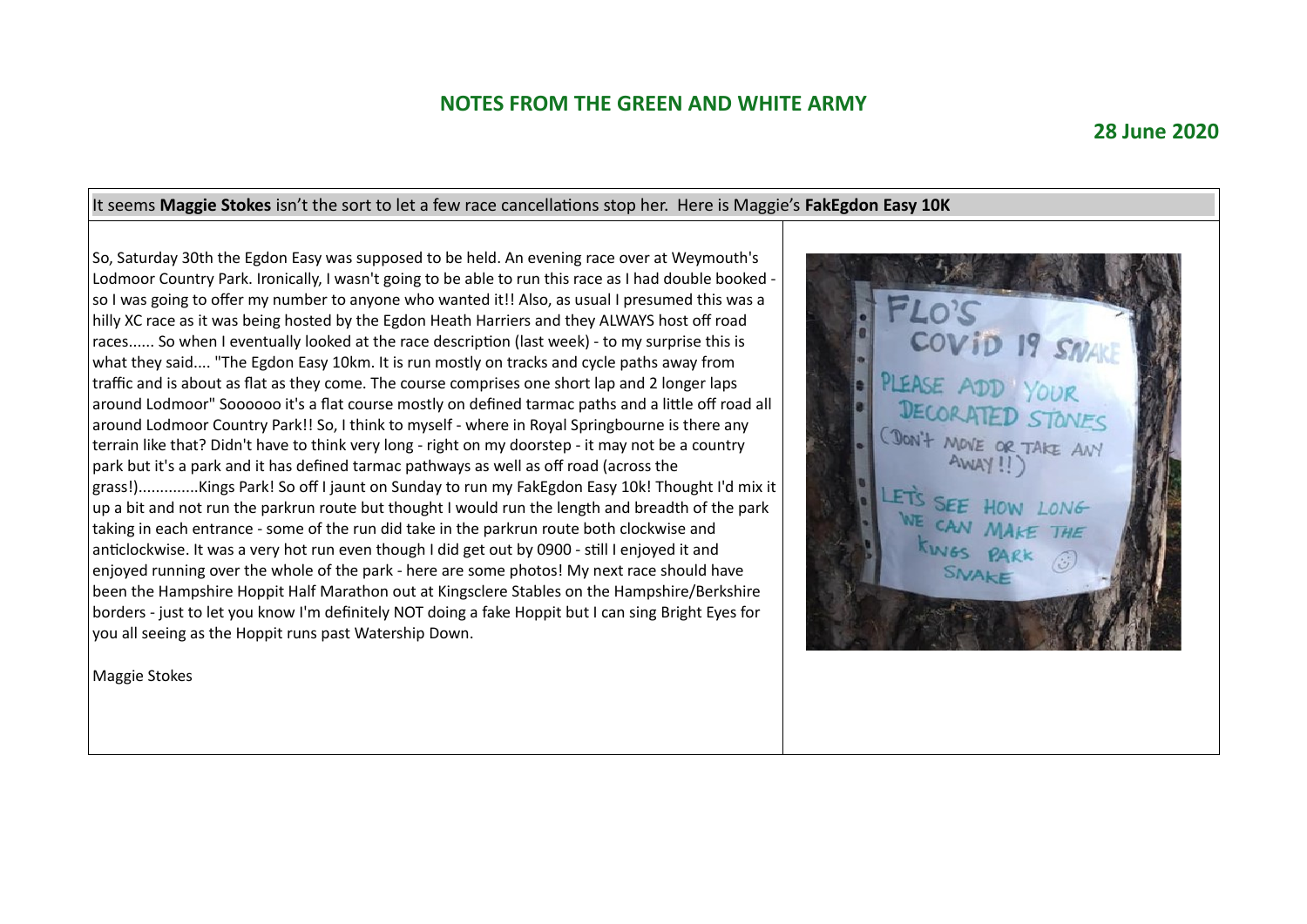### **28 June 2020**

#### What **Maggie** did next – **the Fapurbeck 10K**

Hi Westies hope you are all keeping fit and healthy... Certainly looks like it by look of your posts Yesterday evening after work I ran my fake Purbeck 10k I'm calling it Fapurbeck10!! Obviously, I thought it was being held on the 19th (nearest Friday to mid summer) that's why I ran last night but when I looked it up it should have been next Friday!! So course description 'undulating out and back across health land of the Purbecks near Corfe Castle' I hadn't run this race for quite a few years until last year, when I last ran it it was along tarmac roads and started at one of the schools near Wareham I think but I really enjoyed the current route. Anyways my route took me through Boscombe Gardens down to the pier then for my undulating bit I ran up the steps leading to the car park which over looks the Balamory flats on Boscombe seafront and ran up to Boscombe Chine Gardens which leads to Bosc overcliffe ran all along the overcliffe until the car park for Bistro on the Beach at Southbourne then turned around and ran back! I had to run along tarmac roads after the greensward of Bosc overcliff finished but I think it was 2/3 off road to 1/3 tarmac \_ here's some photos I took on the way back - happy running everyone

#### Maggie Stokes



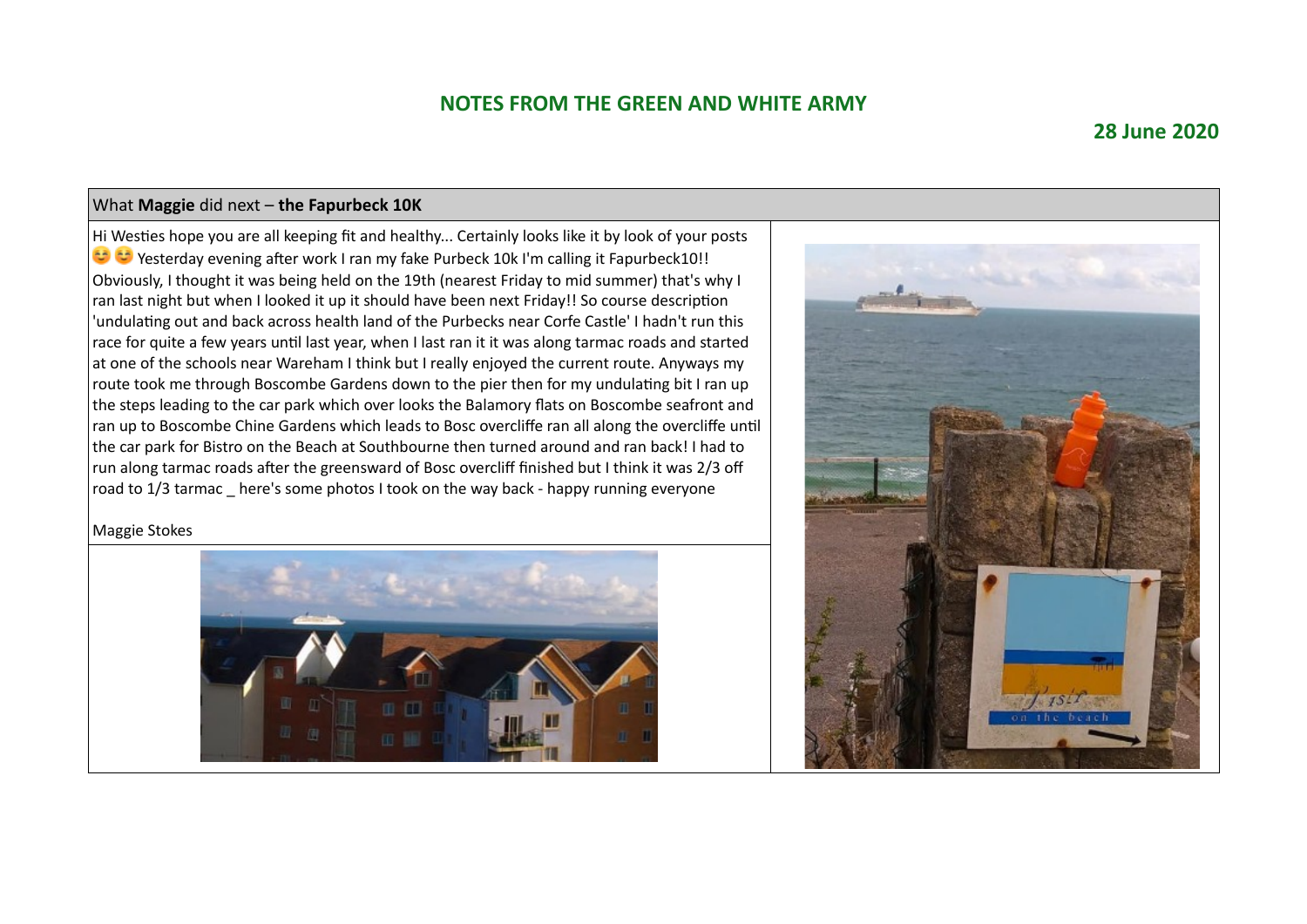### **28 June 2020**

#### Following on from a suggestion from **Sarah Rejchrt** we have launched a **Treasure Hunt**



One of the five treasures set in round one by **Liz Dyble** in round one was an aeroplane. The above pictures show the inventive way Westies interpreted that part of the challenge. Whereas the outright winner J**oanne Francombe** and I managed to find actual aeroplanes (which isn't that easy in New Milton) **Sarah Rejchr**t found some model planes, **Amy Doughty** impersonated an aeroplane for dad **Pete**, **Liz** found a memorial and **Richard Mollon** the site of, I think, the old Supermarine factory in Eastleigh where Spitfires were manufactured.

Can you be equally creative? We will shortly be announcing the winner of round two who will be setting the next five items.

#### **The Virtual East Surrey YMCA Five Mile Fun Run** by **Clive Grewcock**

The only virtual race I'll do (hence digging out the club vest for this one). Reigate is a fair way to I go for a five mile run but my daughter Carys works for East Surrey YMCA so I had entered this one for the second year running. For some reason I'm not a fan of virtual races (although I realise there are a zillion good causes out there and at the moment and times are tight) but family loyalty meant I pulled the club vest on gave this one a go. A flat out and back run to Bashley hardly replicated the hill that appears seemingly randomly on the course itself, but in lock down it had to suffice.

Clive Grewcock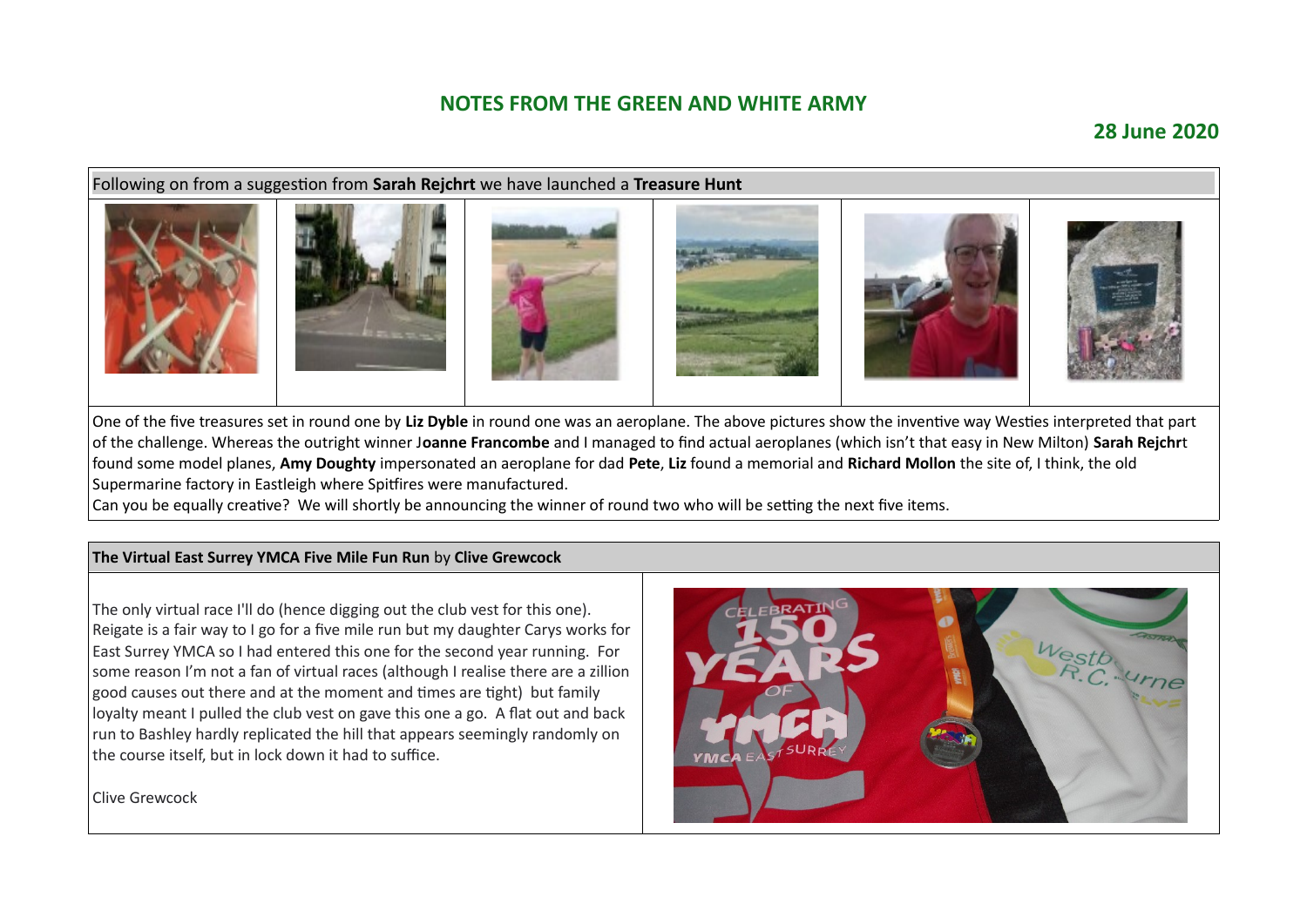# **28 June 2020**

| Peter Doughty is still rummaging through his pile of T-shirts and recreating past runs                                                                                                                                                                                                                                                                                                                                                                                        |  |                                                                                                                                                                                                                                                                                                                                                                                                                 |  |  |  |  |
|-------------------------------------------------------------------------------------------------------------------------------------------------------------------------------------------------------------------------------------------------------------------------------------------------------------------------------------------------------------------------------------------------------------------------------------------------------------------------------|--|-----------------------------------------------------------------------------------------------------------------------------------------------------------------------------------------------------------------------------------------------------------------------------------------------------------------------------------------------------------------------------------------------------------------|--|--|--|--|
| Keyhaven Loop, Abingdon Marathon 2017<br>Remembering past race's with T shirts/medal's<br>(3:02:35, pace 6:59/mile). 21:59). This was my<br>shameless non local attempt at a flat fast marathon.<br>Funnily enough this training run matches the average<br>pace I got ob the day. Thoroughly enjoyed this away<br>race, lot's of familia faces around such as Frank<br>Handy, Chris O'Brien and others from local Dorset<br>clubs. Had the usual Marathon experience of fast |  | Hordle 10k, Lake Vyrnwy HM2017/8<br>Remembering past race's with T shirts/medal's<br>(1:21:59, 53rd/1364). ultra scenic race circuit around<br>a beautiful Welsh reservoir. Undulating course. Ran<br>with the Yorkshire lads John & Neil, so I'm sure Beer<br>was involved in the race preps. Memorable for an<br>absolute Welsh soaking throughout, and witnessing<br>John's 'Big Man' Steam engined finish!! |  |  |  |  |
| and in control to start with, then around 18m the<br>wheels started to fall off. Luckily I better training                                                                                                                                                                                                                                                                                                                                                                    |  | Splendid evening forest HM, Westie T-Shirt                                                                                                                                                                                                                                                                                                                                                                      |  |  |  |  |
| buildup meant this was limited, and I held on for my<br>PB. Conclusion, marathons are never easy always<br>emotional, and predictably never again!!                                                                                                                                                                                                                                                                                                                           |  | Running in my Westie T, proud to be part of, support<br>and run with Westbourne Running Club. Looking<br>forward to meeting up with Club mate's as soon as<br>possible.                                                                                                                                                                                                                                         |  |  |  |  |